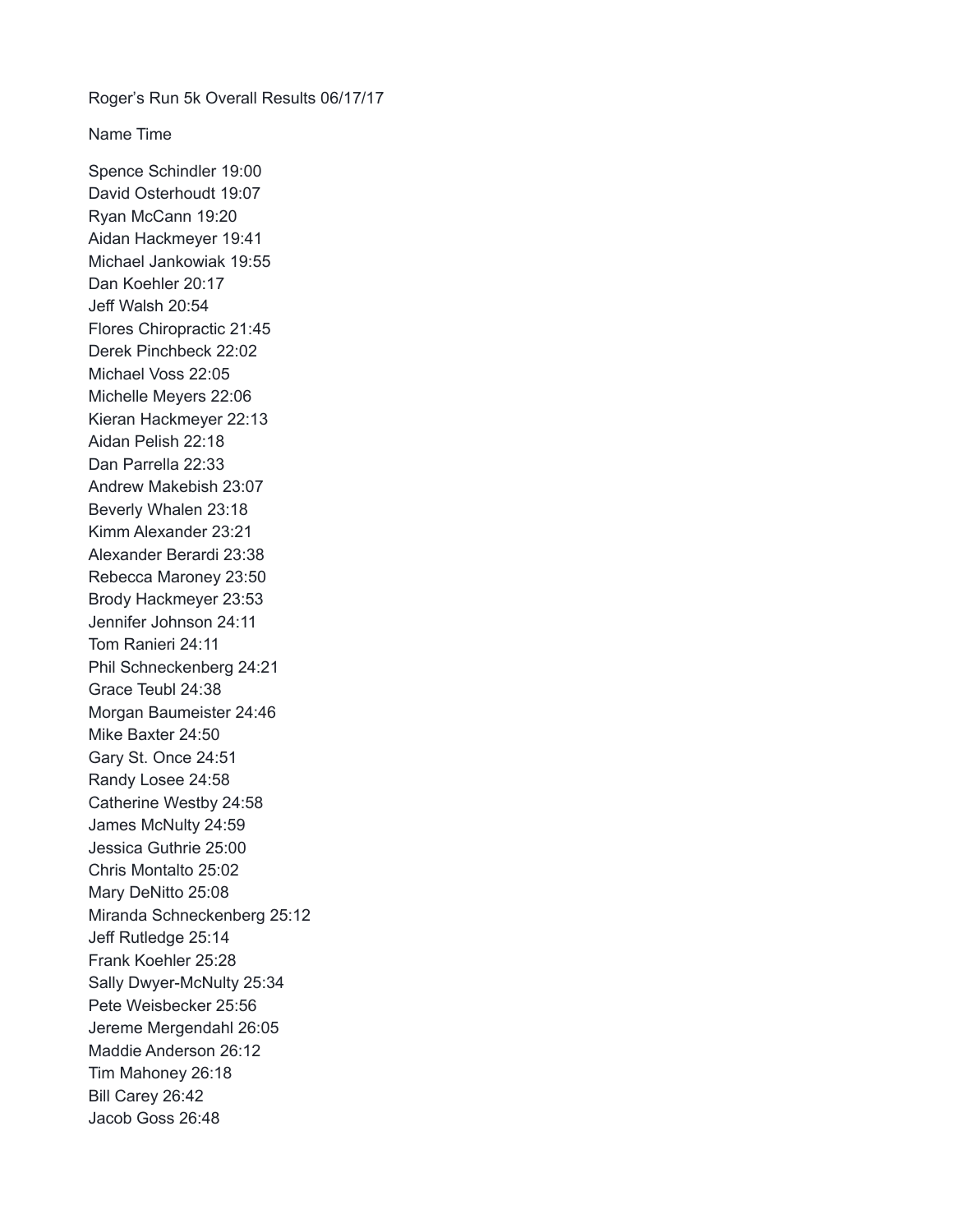Deb Domack 26:50 Theresa Baker 26:53 Anthony Stanzyk 26:59 Kara Dubin 27:04 Liam Maroney 27:29 Cat Hare Sydney Ottman 27:50 Carl Hempel 27:54 Melissa Ottman 27:54 Mary Hare 27:56 Coach Jane 28:07 Kylie Sullivan 28:08 Patty Sullivan 28:09 Jillian Tyler 28:11 Kellie Tyler 28:11 Lisa Corrado Walsh 28:16 Billy Deis 28:17 Ana Makebish Noah Doncheck 28:49 Cheryl Engel 28:52 Sharon Santandra 28:52 Tom Damicantonio 28:58 Owen 29:06 Ellen Litton 29:06 Annmarie Carey 29:07 Mark Maroney 29:07 Audrey Nieuwenhuizen 29:18 Caroline Pathetic John Watterson 29:50 Bill Wingald 30:03 Ginger Duran 30:11 Corey Digiovanni 30:29 Danielle Scott 30:39 Beth Connoly 30:54 Patrick Fenn - Mergendahl 31:09 Maggie Grace 31:12 Isabel Shaw 31:13 Erica Slingerland 31:14 Martha Teppa 31:15 Justin Crawford 31:18 Caitlin Smart 31:19 R neumenhuezen 31:21 Becky Schneckenberg 31:24 Myles Valiner 31:34 Steve Slattery. 31:35 Michelle Lowney 32:38